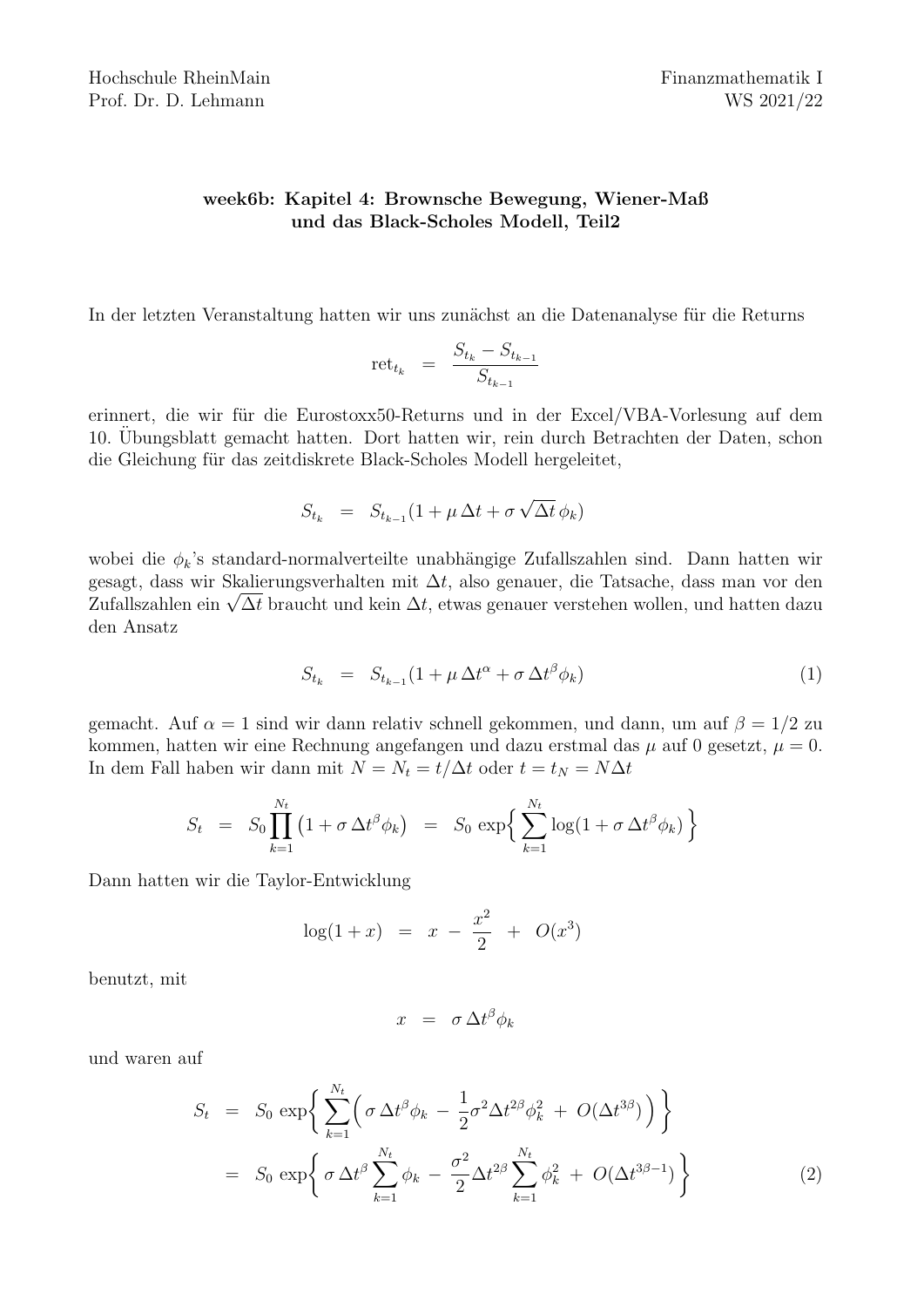gekommen. Dieser Ausdruck, insbesondere die erste Summe im Exponenten,

$$
\sigma \, \Delta t^\beta \sum\nolimits_{k = 1}^{N_t} \phi_k
$$

hat es dann nahegelegt, Erwartungswerte von der folgenden Form zu betrachten:

$$
\mathsf{E}\bigg[f\bigg(\Delta t^{\beta} \sum_{k=1}^{N_t} \phi_k\bigg)\bigg] = \int_{\mathbb{R}^{N_t}} f\bigg(\Delta t^{\beta} \sum_{k=1}^{N_t} \phi_k\bigg) \prod_{k=1}^{N_t} \frac{1}{\sqrt{2\pi}} e^{-\frac{\phi_k^2}{2}} d\phi_k \tag{3}
$$

Für festes  $t = N\Delta t$ ,  $N = N_t = t/\Delta t$ , bekommt man da im Limes  $\Delta t \rightarrow 0$  ein unendlichdimensionales Integral, also es ist keineswegs klar, inwieweit man da einen sinnvollen Limes erhalten kann. Um das zu analysieren, hatten wir dann die folgende, sehr wichtige Variablensubstitution gemacht:

$$
x_1 = \sqrt{\Delta t} \phi_1
$$
  
\n
$$
x_2 = \sqrt{\Delta t} (\phi_1 + \phi_2)
$$
  
\n
$$
x_3 = \sqrt{\Delta t} (\phi_1 + \phi_2 + \phi_3)
$$
  
\n
$$
\phi_2 = (x_2 - x_1)/\sqrt{\Delta t}
$$
  
\n
$$
\phi_3 = (x_3 - x_2)/\sqrt{\Delta t}
$$
  
\n
$$
\vdots
$$
  
\n
$$
x_{N_t} = \sqrt{\Delta t} (\phi_1 + \phi_2 + \dots + \phi_{N_t})
$$
  
\n
$$
\phi_{N_t} = (x_{N_t} - x_{N_{t-1}})/\sqrt{\Delta t}
$$
  
\n(4)

Die Funktionaldeterminante, die man dann bei der Transformationsformel für  $N$ -dimensionale Integrale bekommt, war, mit  $N = N_t$ ,

$$
\det \frac{\partial \phi}{\partial x} = \frac{1}{\sqrt{\Delta t}^N},
$$

das hatten wir auch schon berechnet. Damit konnten wir dann die folgende Rechnung machen:

$$
\mathsf{E}\left[f\left(\Delta t^{\beta}\sum_{k=1}^{N}\phi_{k}\right)\right] = \int_{\mathbb{R}^{N}}f\left(\Delta t^{\beta-\frac{1}{2}}\sqrt{\Delta t}\sum_{k=1}^{N}\phi_{k}\right)\prod_{k=1}^{N}\left\{\frac{1}{\sqrt{2\pi}}e^{-\frac{\phi_{k}^{2}}{2}}\right\}d\phi_{1}\cdots d\phi_{N}
$$
\n
$$
= \int_{\mathbb{R}^{N}}f\left(\Delta t^{\beta-\frac{1}{2}}x_{N}\right)\prod_{k=1}^{N}\left\{\frac{1}{\sqrt{2\pi}}e^{-\frac{(x_{k}-x_{k-1})^{2}}{2\Delta t}}\right\}\det\left[\frac{\partial\phi}{\partial x}\right]dx_{1}\cdots dx_{N}
$$
\n
$$
= \int_{\mathbb{R}^{N}}f\left(\Delta t^{\beta-\frac{1}{2}}x_{N}\right)\prod_{k=1}^{N}\left\{\frac{1}{\sqrt{2\pi\Delta t}}e^{-\frac{(x_{k-1}-x_{k})^{2}}{2\Delta t}}\right\}dx_{1}\cdots dx_{N}
$$
\n
$$
= \int_{\mathbb{R}^{N}}f\left(\Delta t^{\beta-\frac{1}{2}}x_{N}\right)\prod_{k=1}^{N}\left\{p_{\Delta t}(x_{k-1},x_{k})dx_{k}\right\}
$$
\n(5)

In der letzten Zeile haben wir abgekürzt:

$$
p_{\tau}(x, y) := \frac{1}{\sqrt{2\pi\tau}} e^{-\frac{(x-y)^2}{2\tau}}
$$
(6)

und haben neben den neuen Integrationsvariablen  $x_1, ..., x_N$  noch ein  $x_0$  definiert,

$$
x_0:=0
$$

damit wir das  $p_{\Delta t}(x_{k-1}, x_k)$  für  $k = 1$  nicht gesondert hinschreiben müssen. Diese  $p_{\Delta t}(x_{k-1}, x_k)$ 's haben jetzt die folgende sehr schöne Eigenschaft: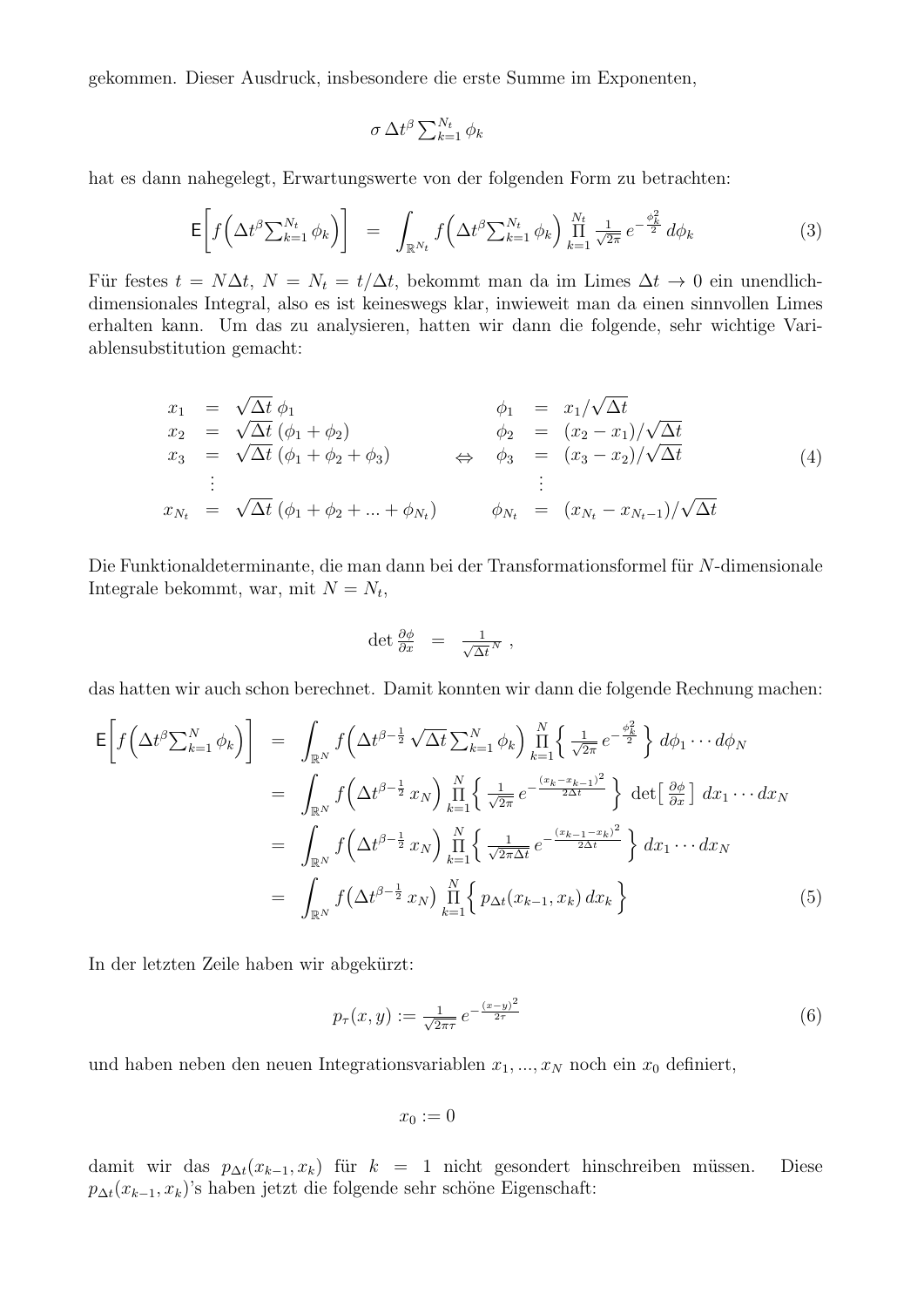**Lemma 4.1:** Let  $p_t(x, y)$  be given by (6). Then

$$
\int_{\mathbb{R}} p_s(x, y) p_t(y, z) dy = p_{s+t}(x, z) \tag{7}
$$

Also,  $\int_{\mathbb{R}} p_s(x, y) dy = 1$ .

**Proof:** Schauen wir uns gleich mal in den Lösungen zum Übungsblatt 5 an.  $\blacksquare$ 

Using this lemma, we can actually perform the integrals over  $x_1, x_2, \cdots, x_{N-1}$ . We have

$$
\int_{\mathbb{R}} dx_1 \int_{\mathbb{R}} dx_2 \cdots \int_{\mathbb{R}} dx_{N-1} \underbrace{p_{\Delta t}(x_0, x_1) p_{\Delta t}(x_1, x_2)}_{\int dx_1 \to p_{2\Delta t}(x_0, x_2)} p_{\Delta t}(x_2, x_3) \cdots p_{\Delta t}(x_{N-1}, x_N)
$$
\n
$$
= \int_{\mathbb{R}} dx_2 \int_{\mathbb{R}} dx_3 \cdots \int_{\mathbb{R}} dx_{N-1} \underbrace{p_{2\Delta t}(x_0, x_2) p_{\Delta t}(x_2, x_3)}_{\int dx_2 \to p_{3\Delta t}(x_0, x_3)} \cdots p_{\Delta t}(x_{N-1}, x_N)
$$
\n
$$
= \int_{\mathbb{R}} dx_3 \cdots \int_{\mathbb{R}} dx_{N-1} p_{3\Delta t}(x_0, x_3) \cdots p_{\Delta t}(x_{N-1}, x_N)
$$
\n
$$
= \int_{\mathbb{R}} dx_{N-1} p_{(N-1)\Delta t}(x_0, x_{N-1}) p_{\Delta t}(x_{N-1}, x_N)
$$
\n
$$
= p_{N\Delta t}(x_0, x_N)
$$

Thus (5) simplifies to

$$
\mathsf{E}\left[f\left(\Delta t^{\beta}\sum_{k=1}^{N_t}\phi_k\right)\right] = \int_{\mathbb{R}^N}f\left(\Delta t^{\beta-\frac{1}{2}}x_N\right)\prod_{k=1}^N\left\{p_{\Delta t}(x_{k-1},x_k)\,dx_k\right\}
$$
\n
$$
= \int_{\mathbb{R}^N}f\left(\Delta t^{\beta-\frac{1}{2}}x_N\right) \times p_{N\Delta t}(x_0,x_N)\,dx_N
$$
\n
$$
\stackrel{N\Delta t=t}{=} \int_{\mathbb{R}^N}f\left(\Delta t^{\beta-\frac{1}{2}}x\right) \times \frac{1}{\sqrt{2\pi t}}e^{-\frac{x^2}{2t}}\,dx
$$
\n(9)

Hence, a nontrivial meaningful limit is obtained only for  $\beta = \frac{1}{2}$  $rac{1}{2}$ .

Instead of labelling the x with  $k \in \{1, 2, ..., N_t\}$ , we label them with  $t_k := k\Delta t$  which has the meaning of time. In particular,  $t_N = N\Delta t = t$ . So, we rename  $x_k \to x_{k\Delta t} = x_{t_k}$ . With that, we write down the following very important

**Definition 4.1:** Let  $N_T = T/\Delta t$  and  $p_t(x, y) := \frac{1}{\sqrt{2}}$  $\frac{1}{2\pi t}\,e^{-\frac{(x-y)^2}{2t}}$  . Then the measure

$$
dW(\lbrace x_t \rbrace_{0 < t \le T} ) := \lim_{\Delta t \to 0} \prod_{k=1}^{N_T} p_{\Delta t}(x_{(k-1)\Delta t}, x_{k\Delta t}) dx_{k\Delta t} \tag{10}
$$

is called the Wiener measure and the family of random variables or integration variables  ${x_t}_{0 \leq t \leq T}$  is called a Brownian motion. In terms of i.i.d. random variables  $\phi_k \in \mathcal{N}(0,1)$ ,

$$
x_t := \lim_{\Delta t \to 0} \sqrt{\Delta t} \sum_{k=1}^{t/\Delta t} \phi_k \tag{11}
$$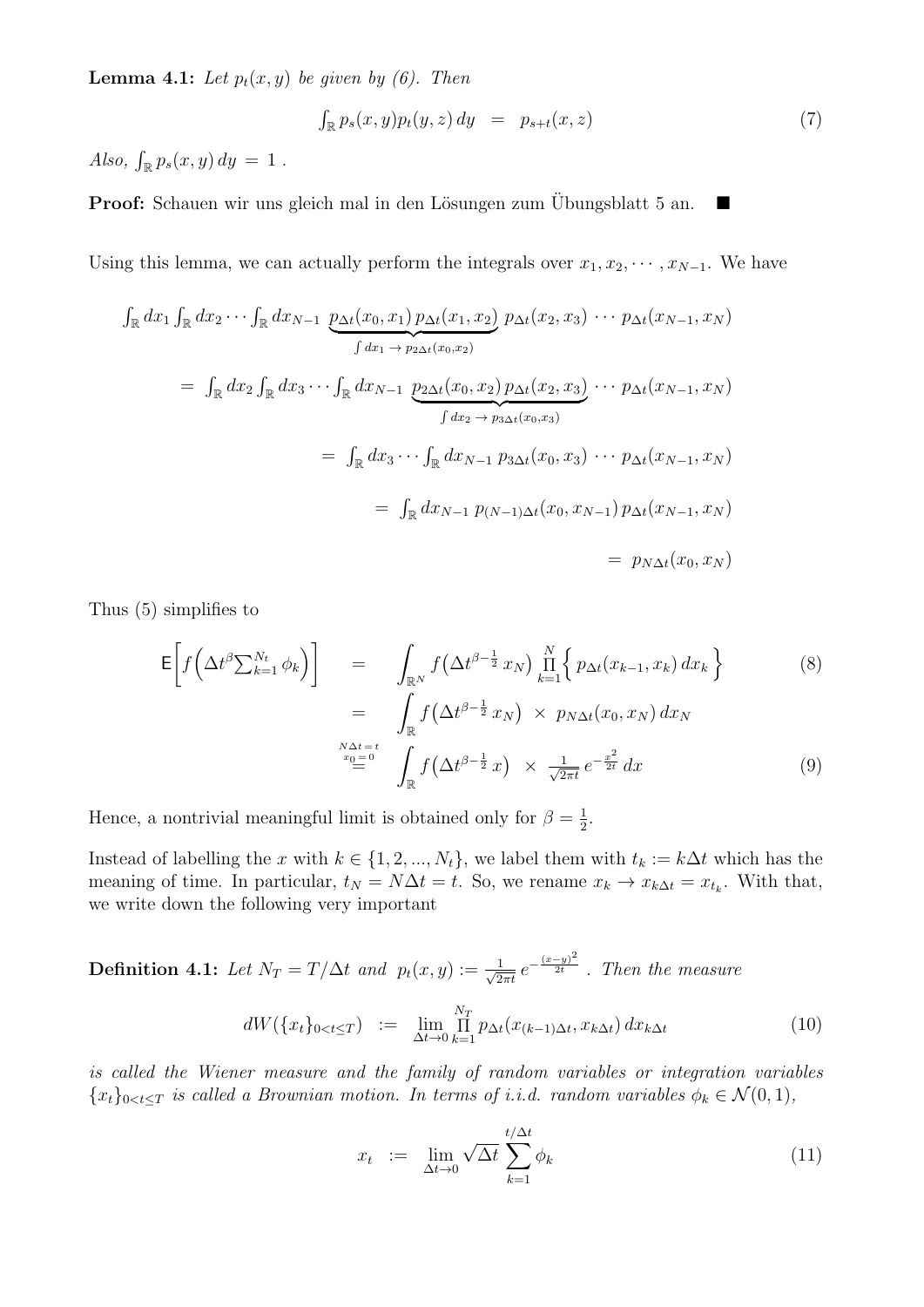Remark: The time discretized version of the Wiener measure, this is what we actually will usually use, is simply given by a product of Gaussian normal distributions. With  $N = N_T$  $T/\Delta t$  and  $t_k = k\Delta t$ ,

$$
dW(\lbrace x_{t_k} \rbrace_{0 < k \le N}) = \prod_{k=1}^{N} p_{\Delta t}(x_{t_{k-1}}, x_{t_k}) dx_{t_k}
$$
\n
$$
= \prod_{k=1}^{N} \lbrace e^{-\frac{(x_{t_k} - x_{t_{k-1}})^2}{2\Delta t}} \frac{dx_{t_k}}{\sqrt{2\pi \Delta t}} \rbrace
$$
\n
$$
= \prod_{k=1}^{N} \lbrace e^{-\frac{\phi_k^2}{2}} \frac{d\phi_k}{\sqrt{2\pi}} \rbrace
$$
\n(12)

And the time discretized Brownian motion  $x_{t_k}$  is given by

$$
x_{t_k} = \sqrt{\Delta t} \sum_{j=1}^k \phi_j \tag{13}
$$

from which we get the recursion

$$
x_{t_k} = x_{t_{k-1}} + \sqrt{\Delta t} \phi_k \tag{14}
$$

The formulae (12,13,14) are very important and will be used over and over again. Integrals with respect to the Wiener measure are computed according to the following theorem, which also will be used over and over again.

**Theorem 4.1:** Let  $F: \mathbb{R}^m \to \mathbb{R}$  be some function and let  $0 =: t_0 < t_1 < \cdots < t_m \leq T$ . Then

$$
\int F(x_{t_1},...,x_{t_m}) dW(\lbrace x_t \rbrace_{0 < t \le T} ) = \int_{\mathbb{R}^m} F(x_{t_1},...,x_{t_m}) \prod_{\ell=1}^m p_{t_\ell - t_{\ell-1}}(x_{t_{\ell-1}},x_{t_\ell}) dx_{t_\ell} \tag{15}
$$

**Proof:** Because of (7) only the  $x_{t_1},...,x_{t_m}$  integration variables survive:

$$
\int F(x_{t_1},...,x_{t_m}) dW(\lbrace x_t \rbrace_{0 < t \le T})
$$
\n
$$
= \lim_{\Delta t \to 0} \int_{\mathbb{R}^{N_T}} F(x_{t_1},...,x_{t_m}) \prod_{k=1}^{N_T} p_{\Delta t}(x_{(k-1)\Delta t}, x_{k\Delta t}) dx_{k\Delta t}
$$
\n
$$
= \lim_{\Delta t \to 0} \int_{\mathbb{R}^{N_T}} F(x_{t_1},...,x_{t_m}) \prod_{k=1}^{N_{t_1}} p_{\Delta t}(...) dx_{k\Delta t} \prod_{k=N_{t_1}+1}^{N_{t_2}} p_{\Delta t}(...) dx_{k\Delta t} \times \cdots
$$
\n
$$
\cdots \times \prod_{k=N_{t_{m-1}+1}}^{N_{t_m}} p_{\Delta t}(...) dx_{k\Delta t}
$$
\n
$$
\stackrel{(7)}{=} \lim_{\Delta t \to 0} \int_{\mathbb{R}^m} F(x_{t_1},...,x_{t_m}) p_{t_1}(x_0, x_{t_1}) dx_{t_1} p_{t_2-t_1}(x_{t_1}, x_{t_2}) dx_{t_2} \times \cdots
$$
\n
$$
\cdots \times p_{t_m-t_{m-1}}(x_{t_{m-1}}, x_{t_m}) dx_{t_m}
$$
\n
$$
= \int_{\mathbb{R}^m} F(x_{t_1},...,x_{t_m}) \prod_{\ell=1}^m p_{t_\ell-t_{\ell-1}}(x_{t_{\ell-1}}, x_{t_\ell}) dx_{t_\ell}
$$
\n(16)

which coincides with  $(15)$ .